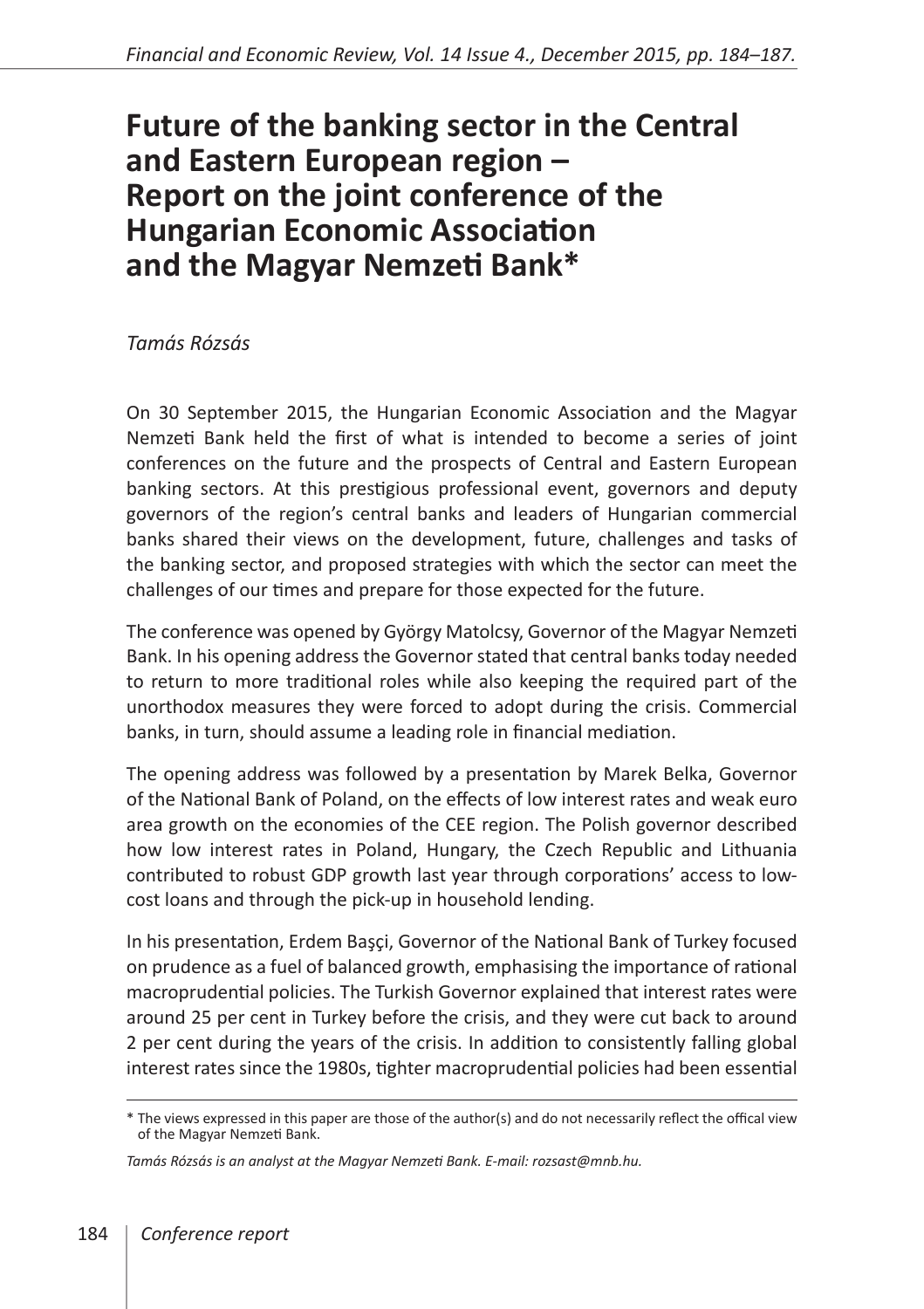in the reduction of the interest rate and hence, in the emergence of healthier Turkish lending practices.

On behalf of the National Bank of Romania, Deputy Governor Bogdan Olteanu talked about Romania's difficult but successful fiscal consolidation and the main issues faced by the Romanian banking sector. While Deputy Governor Olteanu admitted that the previously envisaged adoption of the euro in 2019 no longer appears to be realistic, he said that there is social consensus in Romania about the necessity of accession to the euro area. Regarding the status of the banking sector the Deputy Governor explained that, following the downward trend observed in financial intermediation in recent years, 2015 saw a moderate recovery in lending, primarily owing to leu-denominated household and corporate loans. In line with regional trends, interest rates have fallen in Romania in recent periods, although with some lag compared to other economies of the region due to higher Romanian inflation. Finally, with respect to Romanian banks operating with Greek capital, Mr Olteanu pointed out that the prudential indicators of the banks concerned are adequate.

The next presentation was delivered by Stanislava Zadravec Caprirolo, Vice-Governor of the National Bank of Slovenia, who offered a regulatory and riskbased approach to the future of the banking sectors of the Central and Eastern European region. In the opinion of the Deputy Governor, a healthier proportion could be achieved between capital assets and bank financing if the weight of the latter was reduced. Generally speaking, there is room for consolidation in the banking system, which, in the Slovenian banking sector, translates into a declining number of banks.

The morning session closed with the presentation of Andreas Ittner, Deputy Governor of the Austrian central bank. The Deputy Governor discussed the substantial exposure of Austrian banks to Central and Eastern Europe, the heterogeneity of the region and the lessons drawn from the period of the crisis. Among the lessons he mentioned the threats posed by excessive credit growth relative to deposit growth, the use of foreign currency loans as a mass product, risk-taking without adequate buffers, excessive optimism and uncoordinated action. At the same time, Mr. Ittner pointed out that – considering that the region's growth exceeds growth in the euro area – it is still worth having a presence in the Central and Eastern European region; moreover, due to borrowers' higher risksensitivity and the role of macro and microprudential supervision, credit supply is more sustainable.

The afternoon session was opened by a presentation of Chairman and CEO of MKB Bank, Ádám Balog. The focal point was an analysis of successive generations' use of banking services and the trends observed in this regard. The key thought of the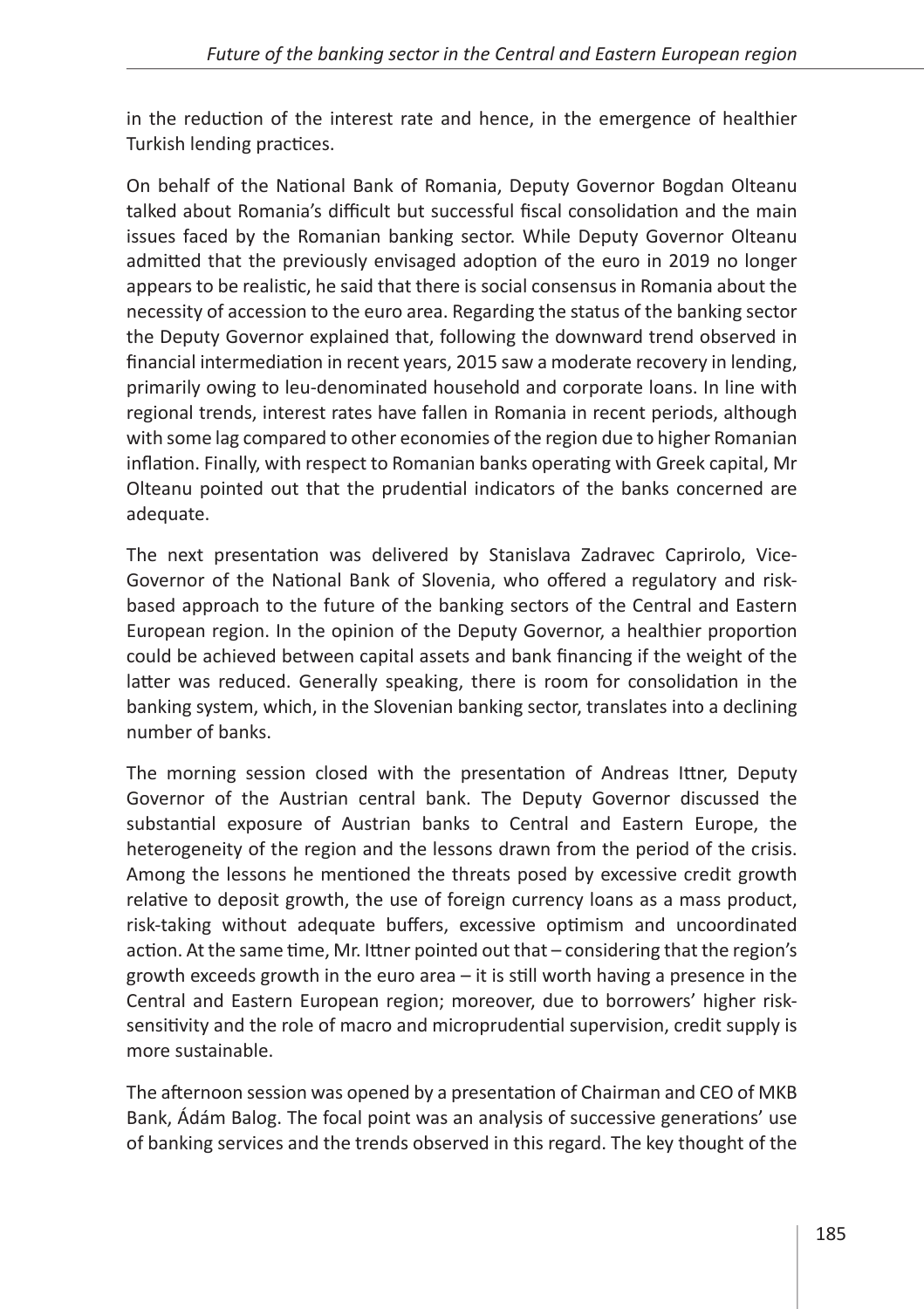presentation was the importance of understanding that increasingly important but less loyal Y and Z generation customers demanded non-traditional, more technology-savvy services with a broader service content.

The next speaker, Chairman and CEO of UniCredit, Mihály Patai, dedicated his presentation to the weakness in bank lending, pointing out that the root cause of the malady is not necessarily the limited supply of credit. Comparing the countries of the region, Mr Patai said that there were no complaints about the volume of credit in countries with a lower ratio of non-performing loans. At the same time, the losses sustained by the Hungarian banking sector were higher than average, and the share of bad debts is high. After Hungary's accession to the EU, EU funds took over the role of working capital investments at a rate comparable to that of the Marshall plan, which was supplemented by the Funding for Growth Scheme especially in vehicle manufacturing and agriculture.

The next presentation on the prospects of the banking sector was held by László Bencsik, Deputy CEO of OTP Bank. He commended the positive effects of the conversion of foreign currency loans and the self-financing programme, and touched upon the relationship between lending and economic growth and the key role of the Magyar Nemzeti Bank in establishing the conditions for growth and lending. He also outlined the structural features and problems of the Hungarian economy that impede bank lending. Regarding the prospects of the Hungarian banking sector, Mr Bencsik said that, as opposed to the other Visegrád countries, the Hungarian banking sector had been producing losses for years; however, without the bank levy and the other extra burdens, over the medium term Hungarian large banks may achieve a return of around 10% once again, amid declining costs of risk.

Éva Hegedűs, Deputy Chairperson and CEO of Gránit Bank, dedicated her presentation to the banking sector of the future. While the crisis deteriorated the earnings potential of the banking sector, a spectacular market shift failed to materialise, the CEO pointed out. At the same time, future success hinges upon the rethinking of the strategy, technical developments, cost reduction and credible bankers. She explained that the strategy of Gránit Bank combines innovation with conservatism; she talked about the stable performance of the Bank and the ongoing implementation of new electronic solutions.

Next, Levente Szabó, CEO of Takarékszövetkezeti Bank presented the history and current European situation of the sector of cooperative credit institutions, and described the reasons, results and expected further steps of the recent integration process. Finally, he presented the typical indicators and the performance of the sector, pointing out that thanks to the integration, the cooperative bank sector